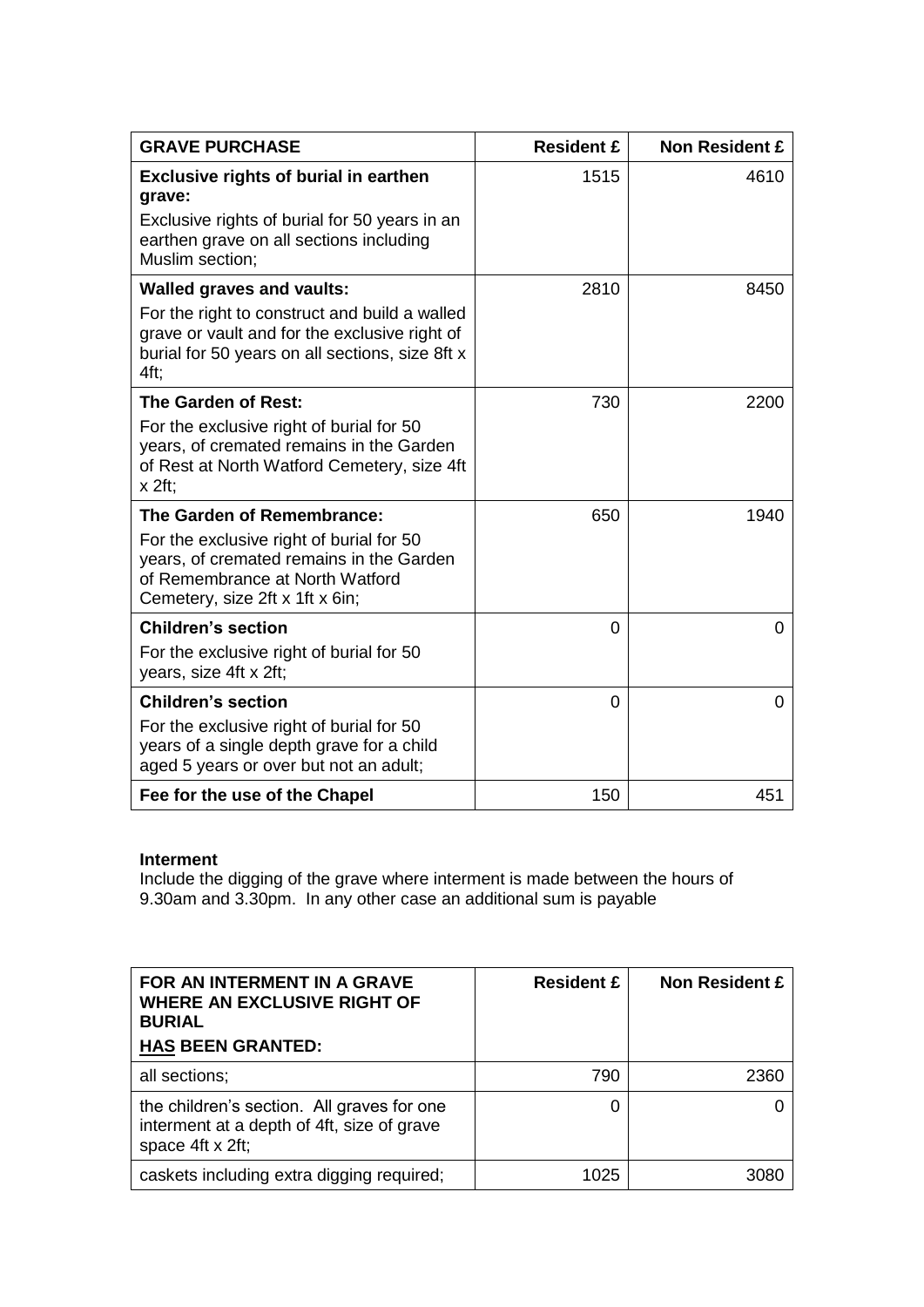| for the interment/scattering of cremated<br>remains in/on any grave on any section<br>including Garden of Rest/Remembrance; | 265 | 798 |
|-----------------------------------------------------------------------------------------------------------------------------|-----|-----|
| for a non-viable foetus, a stillborn child, or<br>child whose age at the time of death did<br>not exceed 1 month;           | 0   |     |
| FOR AN INTERMENT IN A GRAVE<br><b>WHERE AN EXCLUSIVE RIGHT OF</b><br><b>BURIAL HAS NOT BEEN GRANTED:</b>                    |     |     |
| for a stillborn child, or child whose age at<br>the time of death did not exceed one<br>month;                              | 0   |     |
| for a child whose age at the time of death<br>exceeded one month but did not exceed 5<br>years;                             | 0   |     |
| for a child over 5 years or an adult;                                                                                       | O   |     |

| <b>FEES FOR MEMORIAL WORK AND</b><br><b>MONUMENTAL WORK:</b> for the right to<br>erect or place on a grave or vault in<br>respect of which the exclusive right of<br>burial has been granted. | <b>Resident £</b> | <b>Non Resident £</b> |
|-----------------------------------------------------------------------------------------------------------------------------------------------------------------------------------------------|-------------------|-----------------------|
| Headstones, or any other type of<br>monument;                                                                                                                                                 |                   |                       |
| not exceeding 5ft in height;                                                                                                                                                                  | 232               | 695                   |
| not exceeding 2ft 6in in the Garden of Rest<br>and in the Children's section;                                                                                                                 | 115               | 355                   |
| Garden of Remembrance – as approved –<br>sole design allowed;                                                                                                                                 | 106               | 314                   |
| Kerbs:                                                                                                                                                                                        | 118               | 350                   |
| *enclosing a space not exceeding 7ft x 3 ft;<br>where headstone already in place                                                                                                              |                   |                       |
| *enclosing a space not exceeding 4ft x 2ft<br>in the Garden of Rest and the Children's<br>section;                                                                                            | 57                | 175                   |
| Vases:                                                                                                                                                                                        | 39                | 111                   |
| *for each vase, maximum size 12in x 12in<br>x 12in;                                                                                                                                           |                   |                       |
| Tablets:                                                                                                                                                                                      | 62                | 179                   |
| separate, or as an addition to a headstone,<br>not exceeding 18in x 12in;                                                                                                                     |                   |                       |
| where an inscription tablet or plate takes<br>the place of a memorial;                                                                                                                        | 118               | 350                   |